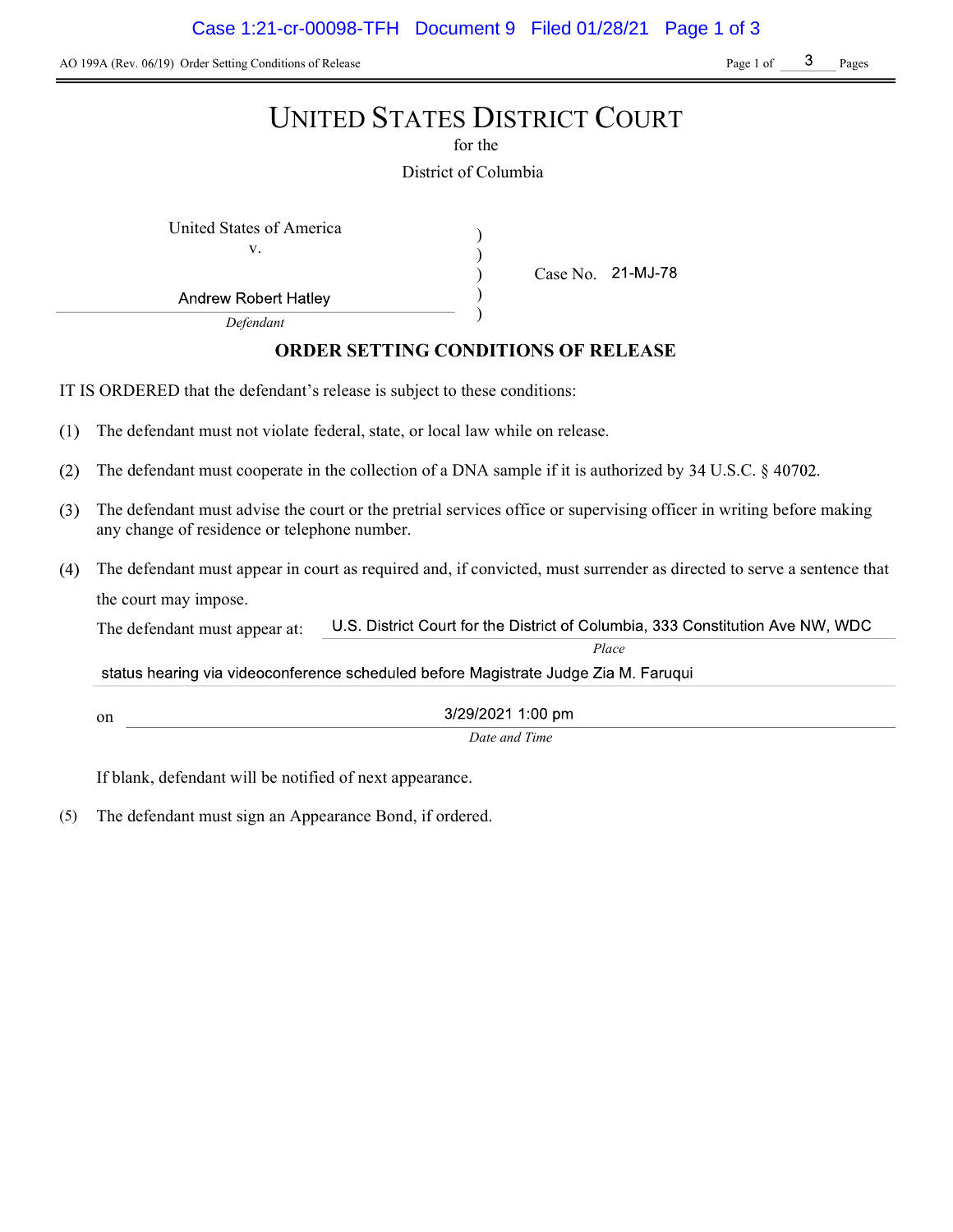AO 199B (Rev. 12/11) Additional Conditions of Release Page 2 of 3 Pages ADDITIONAL CONDITIONS OF RELEASE

IT IS FURTHER ORDERED that the defendant's release is subject to the conditions marked below: (6) The defendant is placed in the custody of: Person or organization Address (only if above is an organization) City and state Tel. No. who agrees to (a) supervise the defendant, (b) use every effort to assure the defendant's appearance at all court proceedings, and (c) notify the court immediately if the defendant violates a condition of release or is no longer in the custodian's custody. Signed: Custodian Date  $(\times)$  (7) The defendant must:  $(X)$  (a) submit to supervision by and report for supervision to the Pretrial Services weekly via telephone telephone number  $(202)$  442-1000, no later than (b) continue or actively seek employment. ( ) (c) continue or start an education program. ( ) (d) surrender any passport to: ( ) (e) not obtain a passport or other international travel document.  $(x)$  (f) abide by the following restrictions on personal association, residence, or travel: Stay away from Washington, DC except for (g) avoid all contact, directly or indirectly, with any person who is or may be a victim or witness in the investigation or prosecution, including: ( ) (h) get medical or psychiatric treatment: (i) return to custody each at o'clock after being released at o'clock for employment, schooling, or the following purposes: ( ) (j) maintain residence at a halfway house or community corrections center, as the pretrial services office or supervising officer considers necessary. (k) not possess a firearm, destructive device, or other weapon. (1) not use alcohol  $($  ) at all  $($  ) excessively. ( ) (m) not use or unlawfully possess a narcotic drug or other controlled substances defined in 21 U.S.C. § 802, unless prescribed by a licensed medical practitioner. ( ) (n) submit to testing for a prohibited substance if required by the pretrial services office or supervising officer. Testing may be used with random frequency and may include urine testing, the wearing of a sweat patch, a remote alcohol testing system, and/or any form of prohibited substance screening or testing. The defendant must not obstruct, attempt to obstruct, or tamper with the efficiency and accuracy of prohibited substance screening or testing. ( ) (o) participate in a program of inpatient or outpatient substance abuse therapy and counseling if directed by the pretrial services office or supervising officer. (a) (p) participate in one of the following location restriction programs and comply with its requirements as directed.<br>(b) (i) Curfew. You are restricted to your residence every day (b) from the state of the state of the  $($   $)$  (i) Curfew. You are restricted to your residence every day () from to , or () as directed by the pretrial services office or supervising officer; or  $($ ) (ii) Home Detention. You are restricted to your residence at all times except for employment; education; religious services; medical, substance abuse, or mental health treatment; attorney visits; court appearances; court-ordered obligations; or other activities approved in advance by the pretrial services office or supervising officer; or ( ) (iii) Home Incarceration. You are restricted to 24-hour-a-day lock-down at your residence except for medical necessities and court appearances or other activities specifically approved by the court. ( ) (q) submit to location monitoring as directed by the pretrial services office or supervising officer and comply with all of the program requirements and instructions provided. ( ) You must pay all or part of the cost of the program based on your ability to pay as determined by the pretrial services office or supervising officer. ( ) (r) report as soon as possible, to the pretrial services office or supervising officer, every contact with law enforcement personnel, including arrests, questioning, or traffic stops.  $(\times)$  (s) Do not illegally possess firearms.